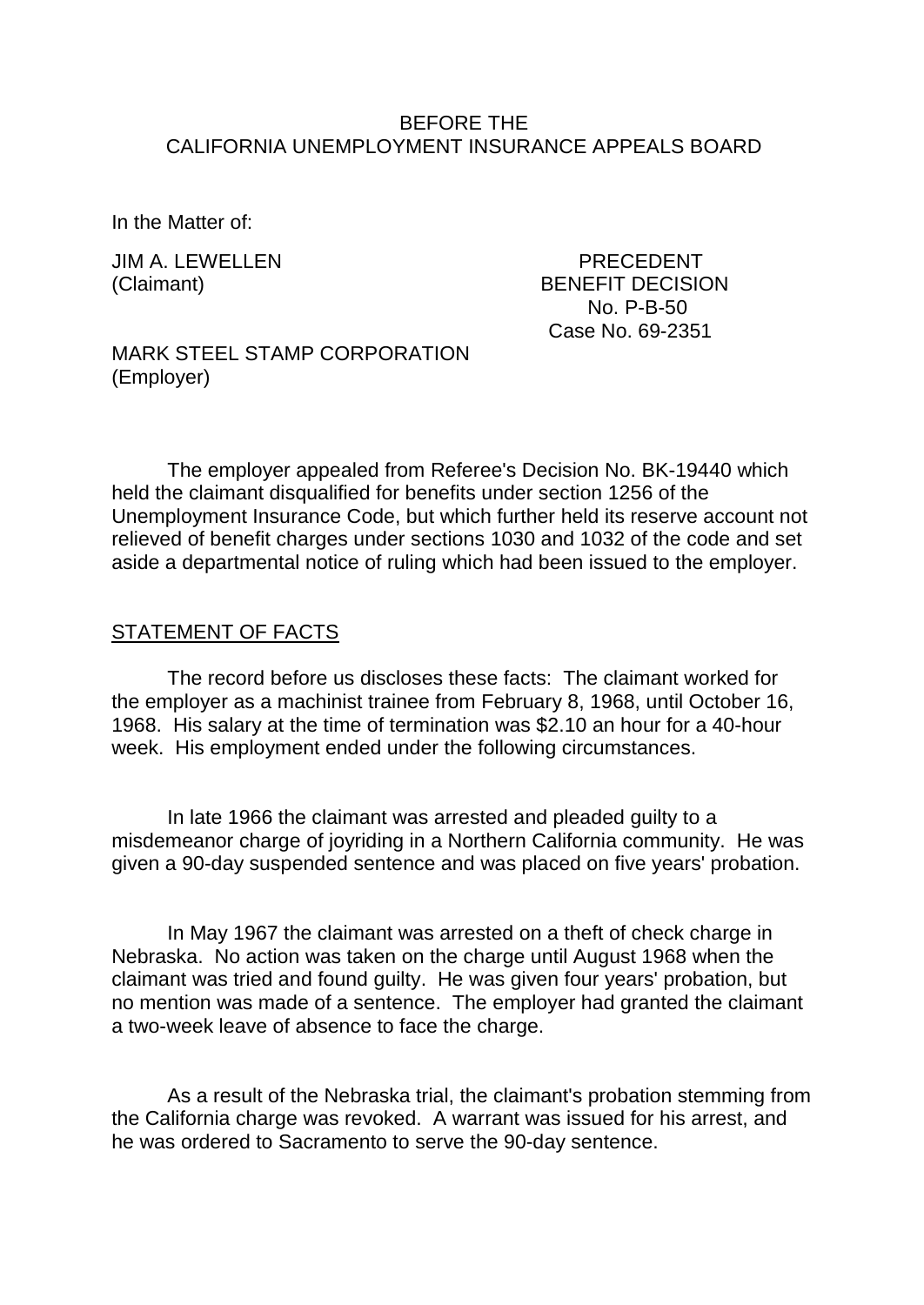The claimant did not advise the employer that he was leaving work. He told the employer he was taking a few days off after October 16, 1968 because his mother was ill and he was required to drive his mother to Sacramento so she could enter a hospital in that city. He testified that he did so because he believed the employer would terminate him if it knew of the jail sentence. He did not ask if his job could be held open.

Three days later when he realized he would probably have to serve the original sentence, he instructed his brother to telephone the employer and advise it of the claimant's incarceration. The claimant did not know what the employer told his brother. The claimant did not return to the employer to see if he still had a job at the end of his sentence because he was without funds.

The claimant filed his initial claim for benefits effective February 23, 1969. He gave as his reason for no longer working - "laid off, fired." Notice of the new claim filed was mailed to the employer on February 26, 1969. The notice was returned with a postmark date of March 3, 1969. It carried on the department form the employer's typewritten return address. On the informational portion of the form there appeared the following:

"Probation officer informed Bob Rogers, plant superintendent, that Lewellen is presently incarcerated in Sacramento and after serving his sentence, will move with his family to Santa Maria."

No date was given in reply to a request for the date the claimant last worked. The notice of claim bore nothing else, neither the name, account number, signature of the employer, date, nor the employer's telephone number.

On March 11, 1969 the department determined that the claimant left his work voluntarily without good cause and mailed a notice of determination and favorable ruling to the employer.

## REASONS FOR DECISION

Section 1256 of the California Unemployment Insurance Code provides that a claimant shall be disqualified for benefits if he left his most recent work voluntarily and without good cause. Under such circumstances his last employer's reserve account may be relieved of benefit charges in accordance with sections 1030 and 1032 of the code.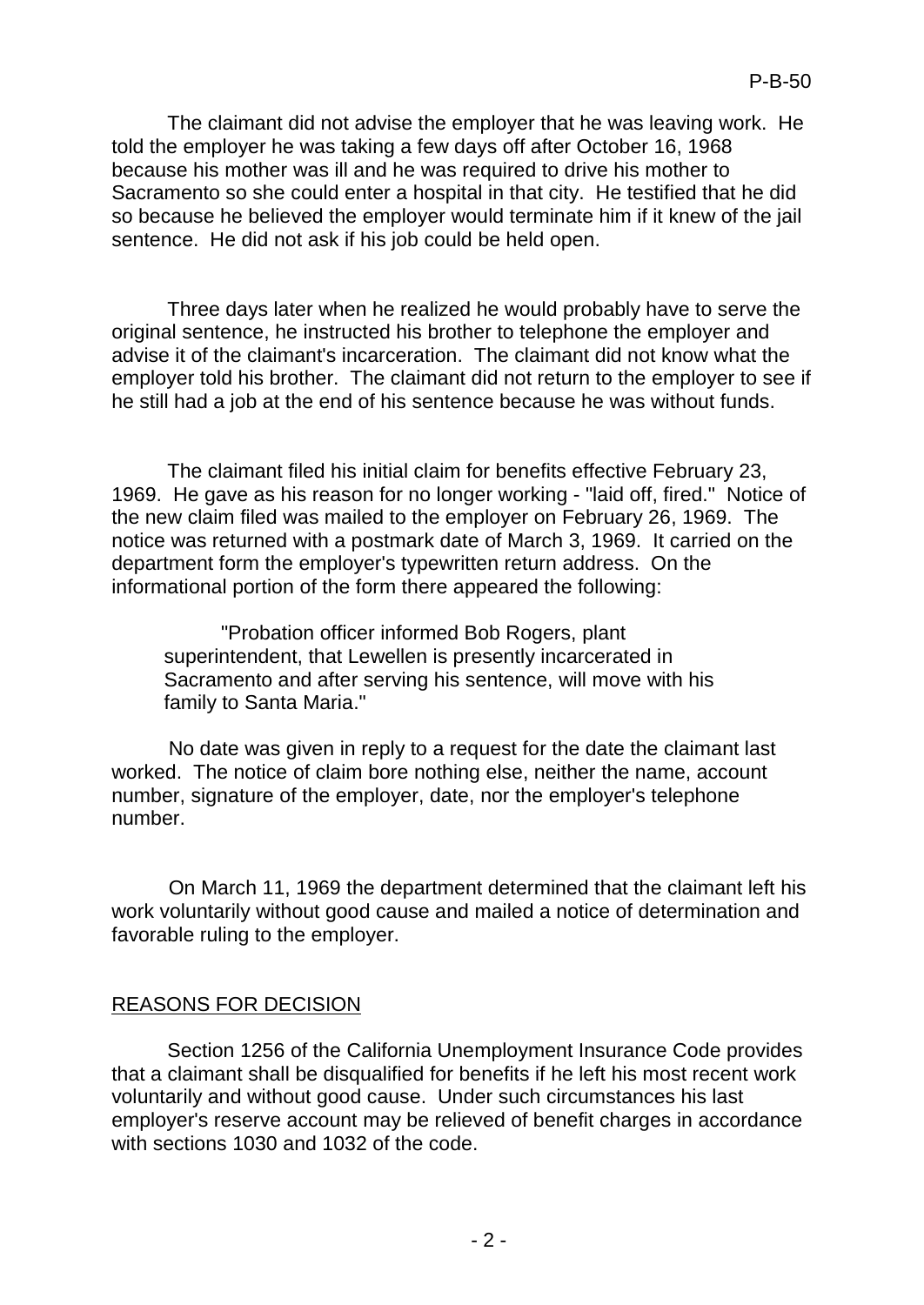We have recently held in Appeals Board Decision No. P-B-27 that good cause for a claimant's voluntary leaving of work exists where it is found that there was a real, substantial and compelling reason to leave work, a reason of such nature as to cause a reasonable person under similar circumstances and who was genuinely desirous of retaining his job to voluntarily take the irrevocable step of quitting gainful employment.

We have further held in Benefit Decision No. 5421 that a "constructive quit" occurs where the employment contract is terminated when it can no longer be fulfilled because of the voluntary action of the employee, although a constructive quit does not occur if the employee is ready, willing and able to continue to render services to the employer even though unsatisfactory. Thus, a constructive quit occurred where an employee was replaced by the employer due to absence because of incarceration for an offense committed by the employee (Benefit Decision No. 6694).

In the latter decision the claimant was indicted in 1959 on a narcotics charge. He had been out of the state and unaware of the charge when he returned to California and obtained work in October 1961. He was arrested and incarcerated on February 16, 1962. We held it was immaterial that the illegal act was committed long prior to his current employment.

In the instant case, the claimant left his work in response to a warrant for his arrest resulting from a violation of the terms of his probation. He pleaded guilty to the offense which led to the probation. He was found guilty of the offense which resulted in revocation of his probation. It is immaterial that both offenses occurred prior to the employment herein. He made no attempt to protect his employment by advising the employer of his problem. Therefore, the claimant was responsible for the chain of events which resulted in his unemployment. In accordance with the reasoning in Benefit Decision No. 6694, the claimant "constructively quit" his employment and his leaving of work was without good cause within the meaning of section 1256 of the code.

Based upon this conclusion we must further hold that the employer is entitled to a ruling relieving its reserve account of benefit charges under sections 1030 and 1032 of the code, unless its failure to comply with the requirements for a valid protest set forth in the department's regulations divest it of standing to protest the charging of its reserve account. It is therefore fitting that we examine the record in the present case to determine whether there has been "substantial compliance" by the employer with procedural requirements imposed upon it by the department, so as to make it a proper party to these proceedings.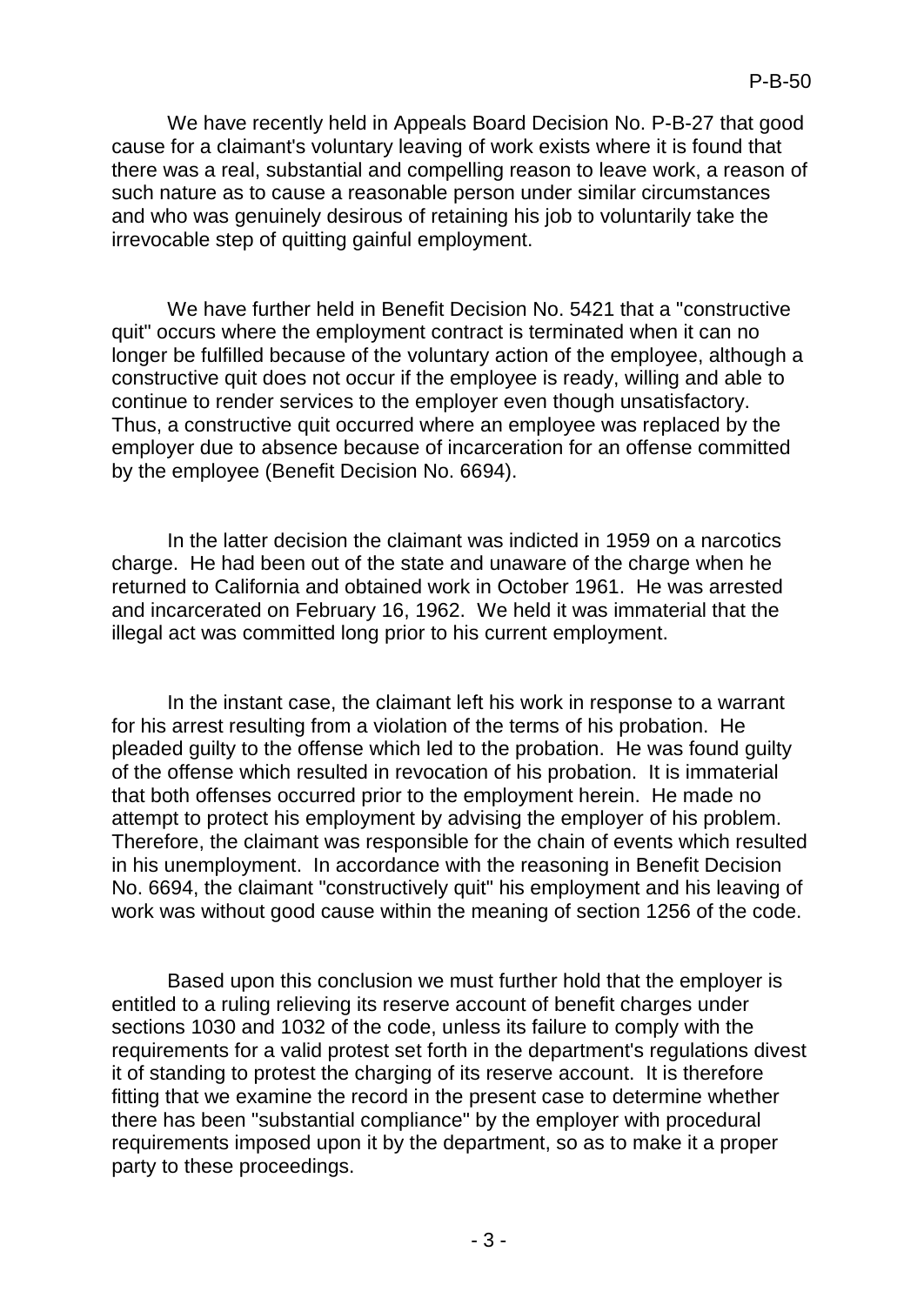Section 1030 of the code provides in pertinent part:

"1030. (a) Any employer who is entitled under Section 1327 to receive notice of the filing of a new or additional claim may, within 10 days after mailing of such notice, submit to the department any facts within its possession disclosing whether the claimant left such employer's employ voluntarily and without good cause or was discharged from such employment for misconduct connected with his work. . . . The period during which the employer may submit such facts may be extended by the director for good cause." (Emphasis added)

\* \* \*

"(c) The department shall consider such facts together with any information in its possession and promptly notify the employer of its ruling as to the cause of the termination of the claimant's employment. . . ."

Section 1327 of the code states:

"1327. A notice of the filing of a new or additional claim shall be given to the employing unit by which the claimant was last employed immediately preceding the filing of such claim, and the employing unit so notified shall submit within 10 days after the mailing of such notice any facts then known which may affect the claimant's eligibility for benefits."

It is provided in section 1328 of the code as follows:

"1328. The facts submitted by an employer pursuant to Section 1327 shall be considered and a determination made as to the claimant's eligibility for benefits. The claimant and any employer who prior to the determination has submitted any facts or given any notice pursuant to Section 1327 and authorized regulations shall be promptly notified of the determination and the reasons therefor and may appeal therefrom to a referee within 10 days from mailing or personal service of notice of the determination. The 10-day period may be extended for good

cause. The director shall be an interested party to all appeals." (Emphasis added)

We reiterate for emphasis the last sentence providing that "The director [of the Department of Employment] shall be an interested party to all appeals."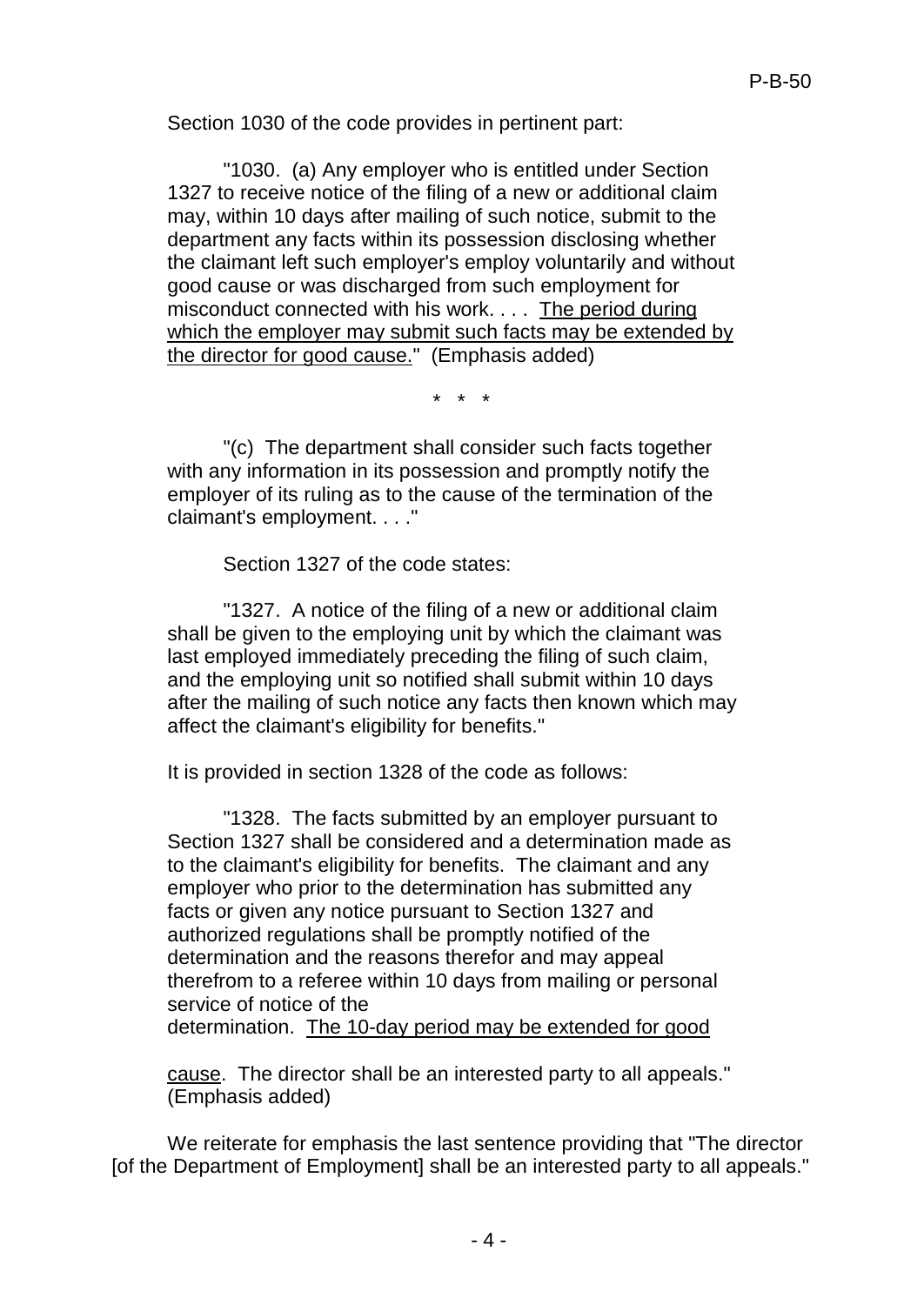In Benefit Decision No. 652 this board used significant language in discussing both the rights and duties of an employer who wishes to protect its reserve account from chargeability - and the department's responsibility in insuring that an employer's account is relieved of benefit charges under appropriate circumstances.

"We do not construe section 1030 of the code as requiring an employer to submit within the time limit all of the facts in its possession in order to become entitled to a ruling (Ruling Decision No. 66). It is sufficient if the employer alleges the existence of facts which reasonably place the department on notice that a particular claimant may have left the employer's employ voluntarily and without good cause or may have been discharged for misconduct connected with his work. As we construe section 1030 of the code, when an employer has established a right to a ruling, the department has the statutory duty of issuing a ruling based not only on the facts submitted by such employer but also on any additional information the department may possess (Ruling Decision No. 72)." (Emphasis added)

In subdivisions (a), (c) and (d) to section 1030-1 of Title 22, California Administrative Code, the department has implemented its legislative mandate.

"1030-1. Required Form and Method of Filing Notices Pursuant to Sections 1030, 1031 and 1032 of the Code. (a) Any employer who is entitled under Section 1327 of the code to receive notice of the filing of a new or additional claim may, within 10 days after mailing of such notice, submit to the department any facts within its possession disclosing whether the claimant left such employer's employ voluntarily and without good cause or was discharged from such employment for misconduct connected with his work, and request a ruling pursuant to Sections 1030, 1031 and 1032 of the code.

\* \* \*

"(c) Every such request for ruling shall relate to a single claimant and shall be filed with the local office in which such claim was filed and shall contain the following:

- (1) Employer's name;
- (2) Employer's address;
- (3) Employer's account number;
- (4) Name of claimant;
- (5) Claimant's social security account number;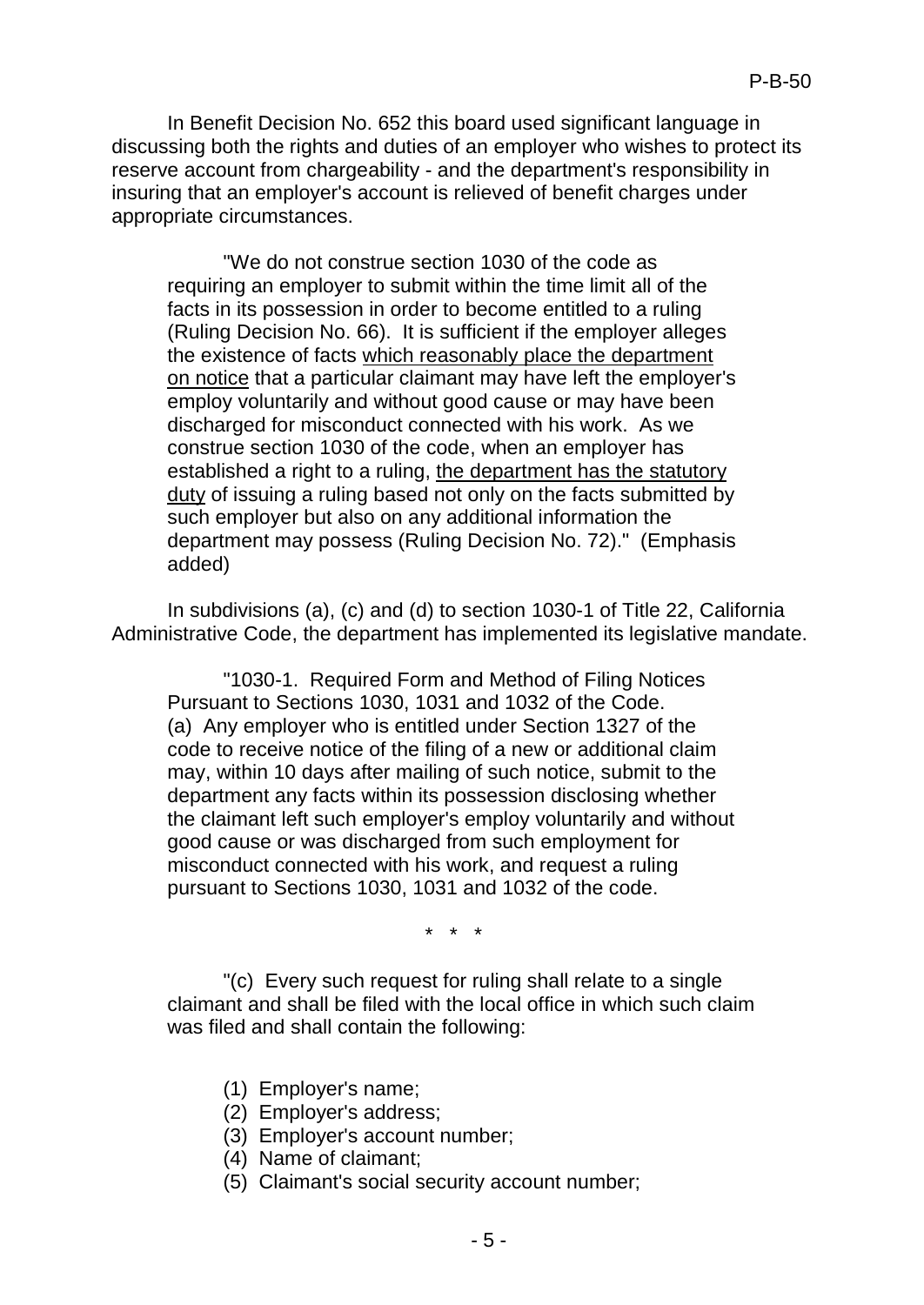- (6) Date claim was filed;
- (7) Date of separation;
- (8) Facts relating to the reason for or the circumstances resulting in the claimant's separation where it is alleged that he voluntarily quit without good cause, or was discharged for misconduct connected with his work.

"(d) Each statement of facts submitted under the provisions of subdivision (c)(8) above shall be supported by a statement signed by the person or persons having knowledge of or business records reflecting such facts."

A similar provision was wrongfully invoked by the department to deny an employer a notice of ruling in Ruling Decision No. 6. The employer there had submitted information and had requested a ruling with respect to the claimant's termination of employment; however, it failed to submit the amount of wages earned by the claimant in the calendar quarter of separation. For this failure the department refused to issue a ruling on the ground that the employer had failed to furnish such information as required by its regulations, then section 232 of Title 22, California Administrative Code.

After setting forth pertinent portions of the statute, we discussed the propriety of the department's interpretation of its implementing regulation.

"It has been said that in construing whether a statute is mandatory or directory, most statutes of a comprehensive and detailed nature are likely to contain many requirements which pertain to minor or nonessential particulars. The basic test by which to determine whether the requirement is essential or not, is to consider the consequences of the failure to follow the statute. In this way, the importance of the requirement will be revealed. If the requirement is revealed to be important it may logically be assumed that the Legislature intended that it be met; if found to be unimportant, that it need not be met. (Crawford, Statutory Construction, Section 261; Francis v. Superior Court (1935), 3 C (2d) 19, 43 P (2d) 300.)

"We are here dealing with a regulation which is of a comprehensive and detailed nature. The basic test to determine whether the requirement of subsection (d) (1) of Section 232 of Title 22 of the California Administrative Code is essential is to consider the consequences of the failure to comply with the subsection. As we view it, the requirement to furnish such information relating to wages in the quarter of separation relates primarily to accounting problems within the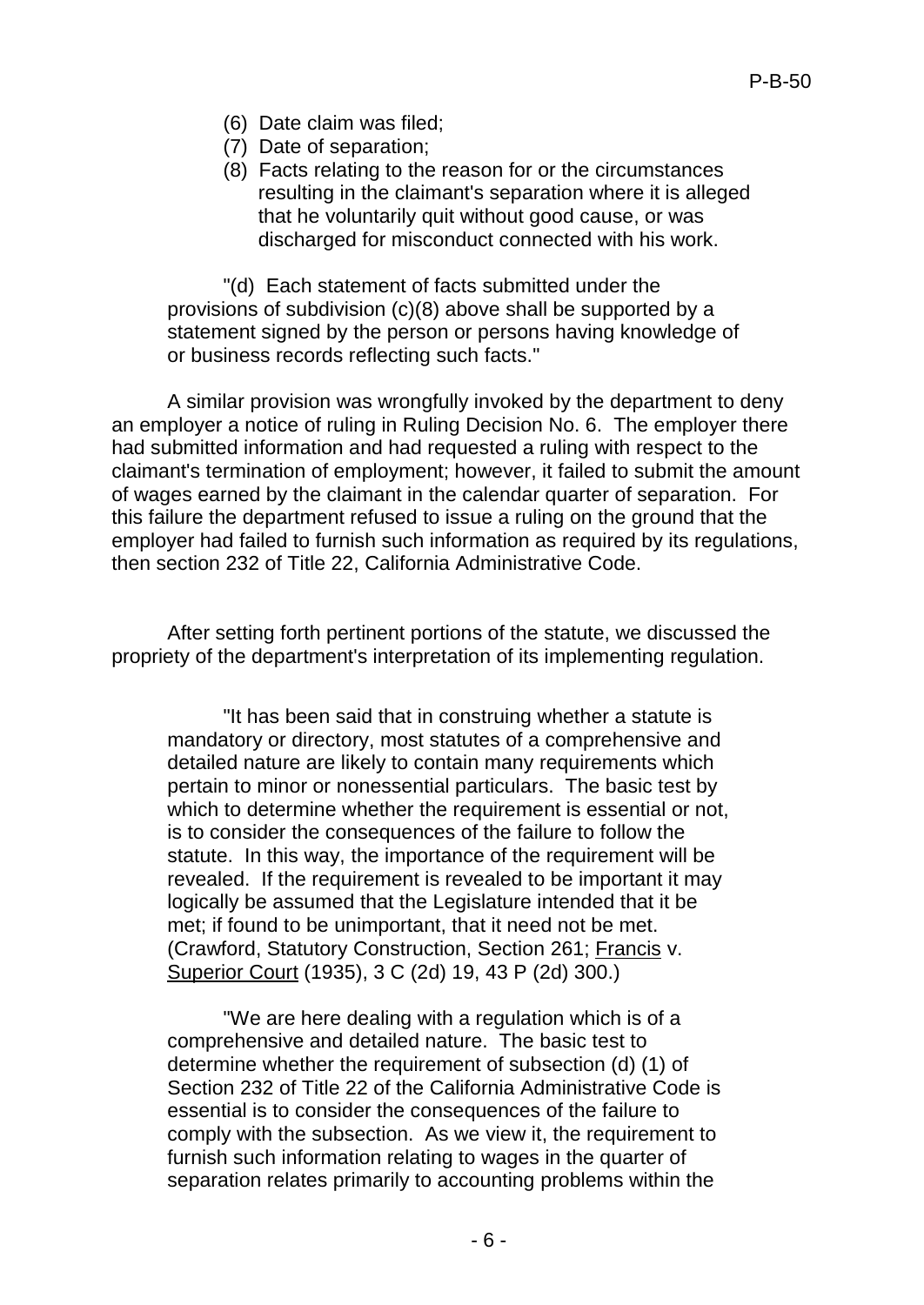Department in the event a ruling favorable to the employer is made, and does not affect the basic requirement and purpose of the regulation and section 39.1 of the Act [now section 1030 of the code] which is to assure the submission of facts relating to the reason for or the circumstances resulting in the claimant's separation from work in order that a ruling may be made. While it may be that the failure to furnish such information upon specific request by the department will affect the employer's right to a ruling on the merits, or to relief from charges to its account even though a ruling favorable to the employer be made on the merits, it is our opinion that the failure to furnish such information when making the initial request for a ruling should not deprive the employer of its right to a ruling on the merits provided it has substantially complied with the regulation as to all facts essential to the making of a ruling." (Emphasis added)

We observe in connection with this principle of "substantial compliance" that the requirement for certification of information found in section 1030-1(d) of the department's regulations with respect to rulings is not repeated in section 1333-2 of the regulations with respect to determinations. We thus appear to be dealing with a permissive rather than a mandatory implementation of legislative intent. This conclusion is fortified by a department practice discussed hereinbelow of returning deficient protests to employers so as to afford them reasonable opportunity to correct deficiencies (see section 1333-3 of Title 22, California Administrative Code, which allows an employer additional time and a reasonable opportunity to correct deficiencies in the submission of information).

We are of the opinion that this generous and equitable treatment is but a parallel to the equally liberal treatment accorded any party to amend civil pleadings, a practice which even allows for the amendment of verified pleadings, and is fully in keeping with modern administrative procedure which carries on in the code tradition of notice pleading (see 1 Davis, Administrative Law, section 8.04 et seq., and particularly note 13 at page 526).

While we find it unnecessary to consider the department's "Notice of New Claim Filed" and "Notice of Additional Claim Filed" as a "pleading," information related by an employer on either document frames the termination issue for the first time. Where there is substantial compliance and the submission of jurisdictional facts as contemplated by the legislature, this board in following its preference for substance over form will not insist on formalities when dealing with any party who fails to comply strictly with those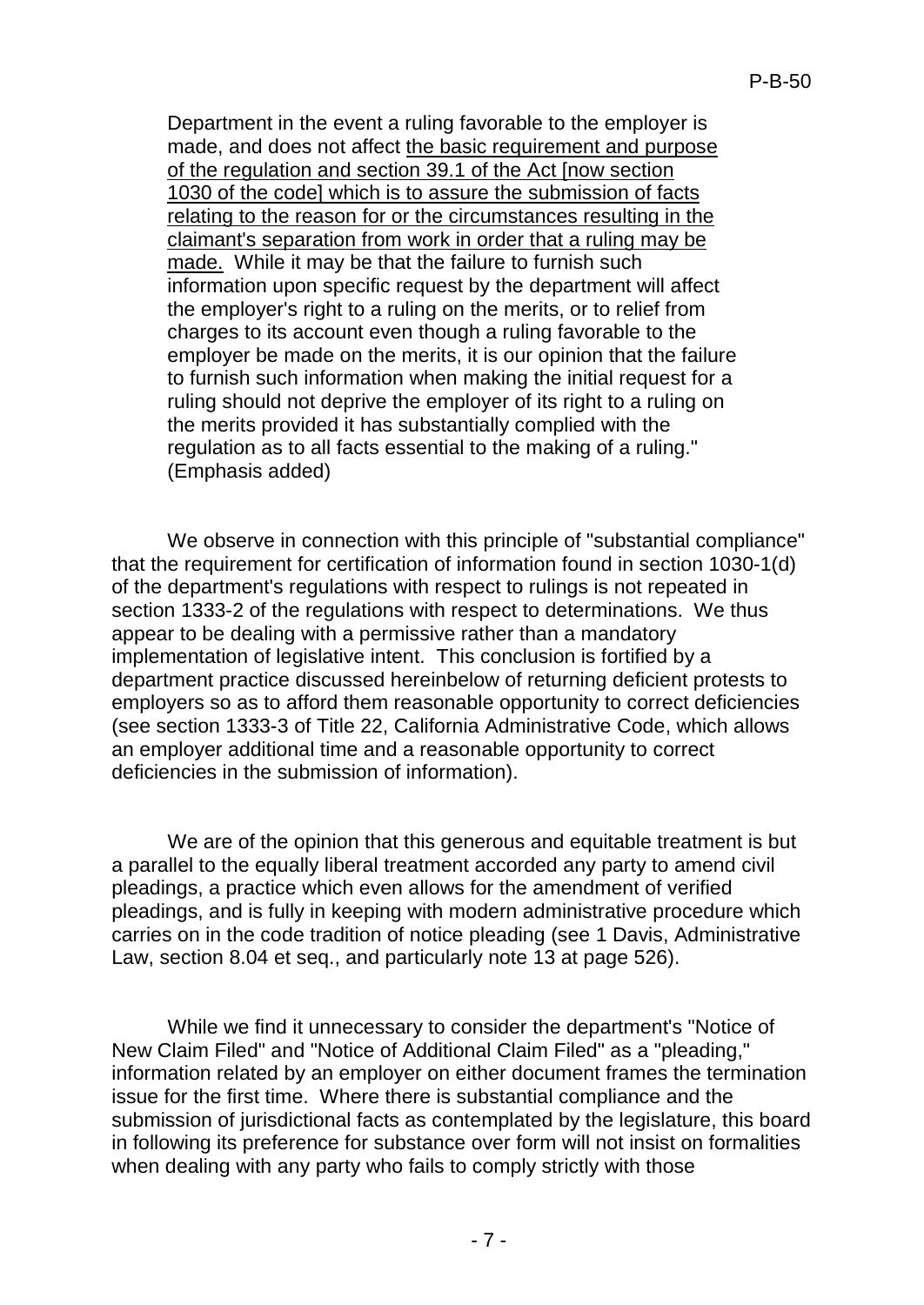requirements which are solely procedural. This reasoning should apply with equal force to notices of determination as to notices of ruling since a determination may constitute a ruling (section 1031 of the Unemployment Insurance Code; Ruling Decision No. 145).

This reasoning is evident from a reading of Ruling Decision No. 78, a case distinguishable on its facts from those in the case now before us. The employer in that case had failed to supply the department with any written information relating to the claimant's termination of employment. Instead, its representative merely telephoned the department's local office and informed an employee of the circumstances surrounding the claimant's termination of employment. The department's employee who received the information agreed to note that the employer had telephoned, but requested confirmation in writing of the information orally submitted. The employer agreed. However, when it failed to do so within the time allowed, a determination was issued holding that the employer was not entitled to either a notice of determination of eligibility or a notice of ruling of chargeability.

We affirmed this decision, noting that the employer had failed to establish good cause for extending the time limits within which to submit information and, more significantly, held that its failure to submit the original information in writing was in clear contravention of legislative intent. We did not hold in that decision that a submission of information in writing, but which did not set forth with specificity the matters required by the department's regulation, was defective and must result ipso facto in a denial of ruling.

We believe that the employer in the instant case substantially complied with the provisions of subdivisions (c) and (d) of section 1030-1, Title 22, California Administrative Code. The department obviously was of the same opinion. The quintessence of its practice may be seen in the following

language contained in a policy statement regarding unsigned employer protests:

"It is true that regulations require an employer to submit certain information including account number and signature to obtain a ruling. The Appeals Board has adopted a lenient attitude toward technical details of ruling requests and has held a ruling is proper if information is submitted about VQ or discharge even if the account number is omitted. We believe we should follow the same reasoning in this matter. If the employer has submitted information about the separation but through oversight has not signed the ruling request, we should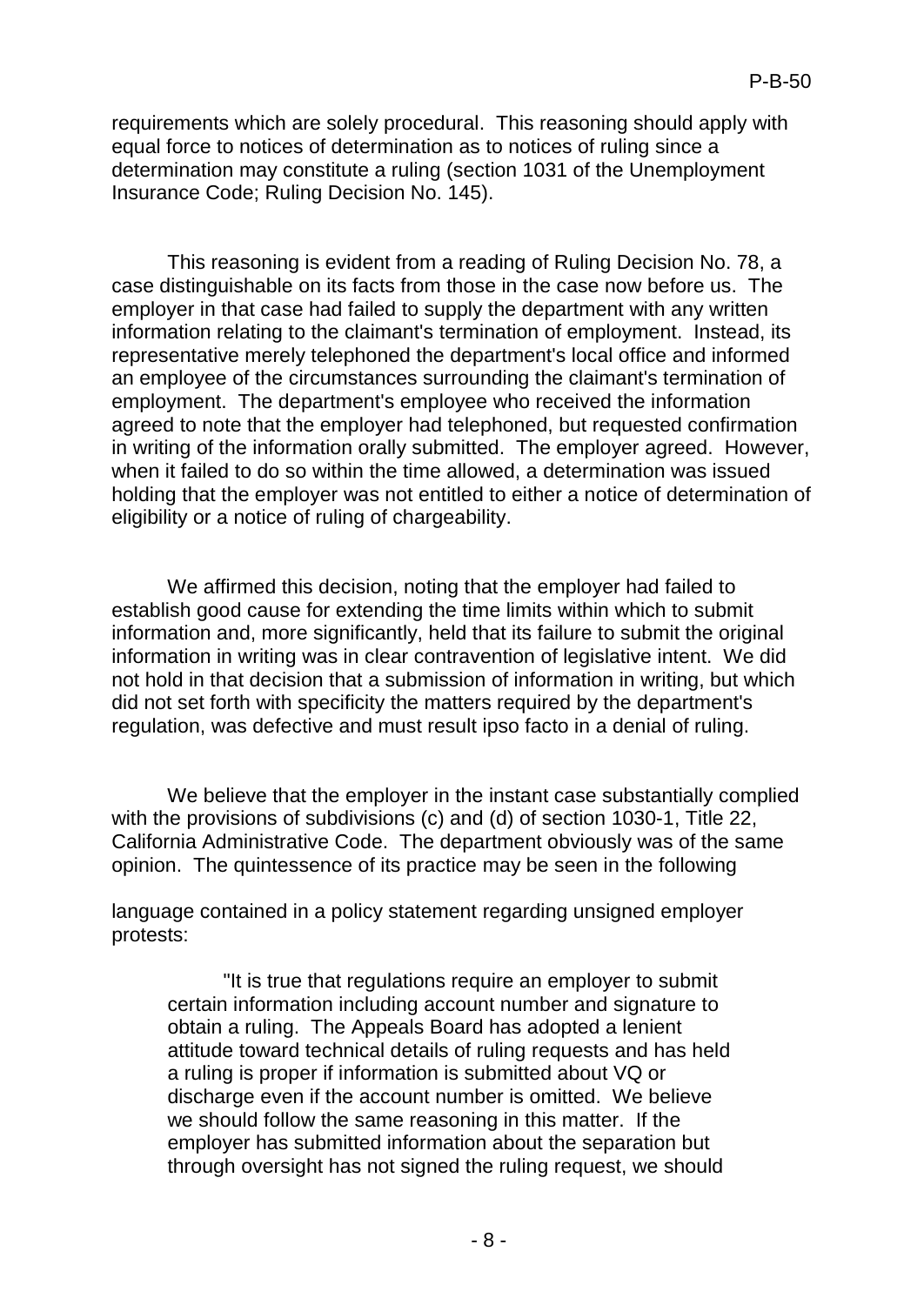make the ruling." (Amendment No. 110, dated March 7, 1966, to Manual of Determinations, Rulings and Appeals, section 4030.7.)

This salutary statement was, as implied, foreshadowed by our opinion in Regulation Decision No. 17 (November 23, 1951), which exemplifies the distinction we have made herein: Nothing in the statute (or its predecessor) requires firsthand knowledge by the employer of the facts submitted; there is nothing in the statute (or its predecessor) which prescribes any limitations with respect to the person who may submit such facts; and, there is nothing in the statute (or its predecessor) which requires "any certification of any kind from the person submitting such facts." As we made clear in Regulation Decision No. 17 –

". . . There appears to be no valid objection to permitting the facts to be submitted . . . for whatever value they may have in assisting the department to carry out its administrative obligation to 'consider such facts together with any information in its possession and promptly issue to the employer its ruling as to the cause of the termination of the claimant's employment.' " (Emphasis added)

We are now of the further opinion that the essentials of due process as well as equitable considerations would otherwise be defeated if notices of administrative action were not issued to an employer under these circumstances, for the employer would then lose its one opportunity to take timely action to protect its reserve account. Such performance of official duty would be arbitrary and an abuse of discretion. In reviewing such action this board would be obliged to apply that well-known rule for the construction of administrative regulations which requires that great weight be given to the interpretation previously given them by the public officials charged with their administration (Whitcomb Hotel, Inc. v. California Employment Commission (1944), 24 Cal. 2d 753, 151 Pac. 2d 232). In other words, we would be loath to invoke procedural niceties promulgated for administrative convenience at the expense of denying a substantive right granted to employers by statute, again, so long as jurisdiction has attached by "substantial compliance" with those regulations.

"The Legislature therefore declares that in its considered judgment the public good and the general welfare of the citizens of the State require the enactment of this measure under the police power of the State, for the compulsory setting aside of funds to be used for a system of unemployment insurance